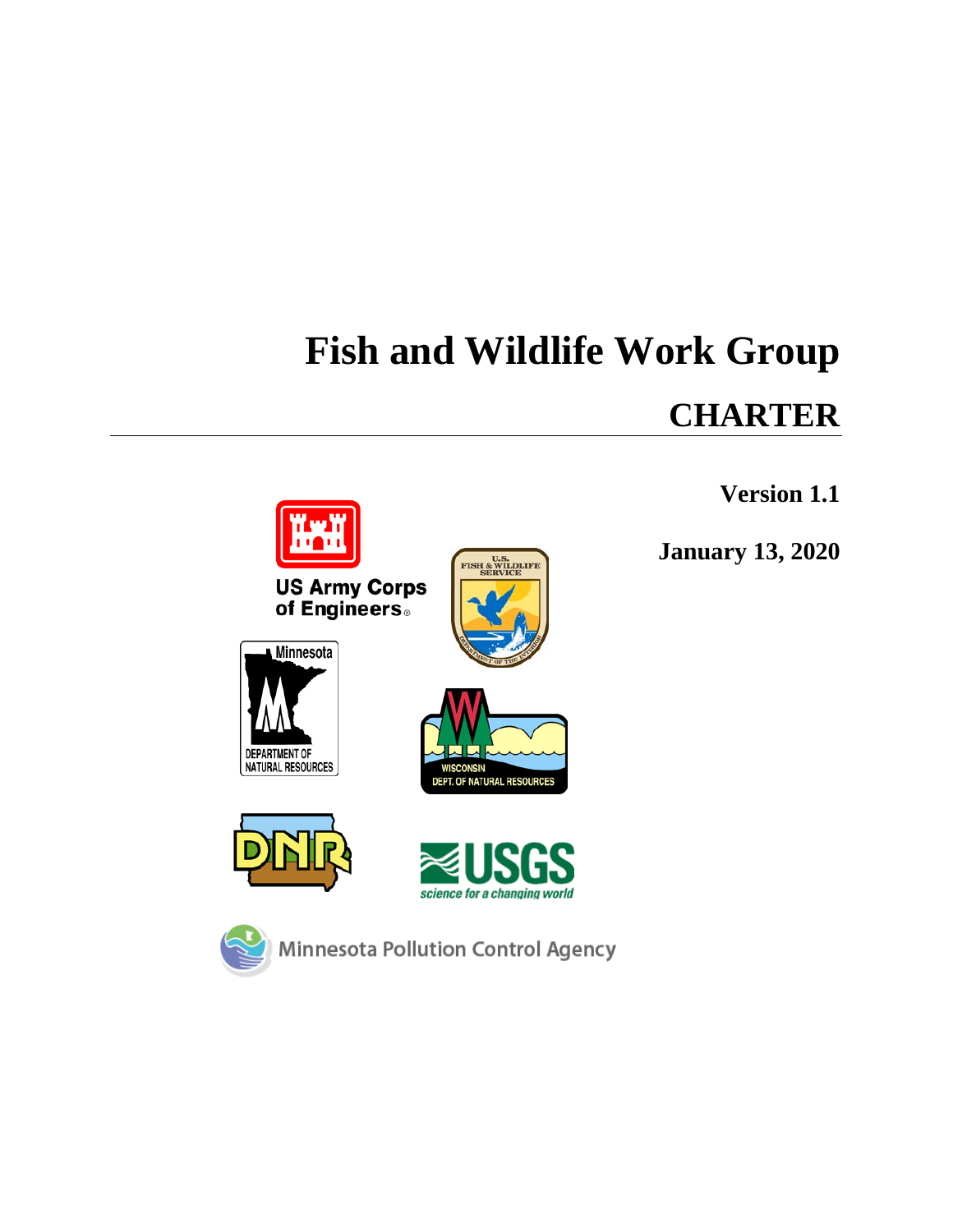# **VERSION HISTORY**

| <b>Version</b><br># | <b>Revision</b><br><b>Date</b> | <b>Approval</b><br><b>Date</b> | <b>Reason</b>                                                          |
|---------------------|--------------------------------|--------------------------------|------------------------------------------------------------------------|
| 1.0                 | 18 October 2016                | 18 October 2016                | First implementation                                                   |
| $\overline{1.1}$    | 13 January 2020                | 13 January 2020                | Updated agency and NGO reps, chair, and<br>prepared for new signatures |
|                     |                                |                                |                                                                        |
|                     |                                |                                |                                                                        |
|                     |                                |                                |                                                                        |
|                     |                                |                                |                                                                        |
|                     |                                |                                |                                                                        |
|                     |                                |                                |                                                                        |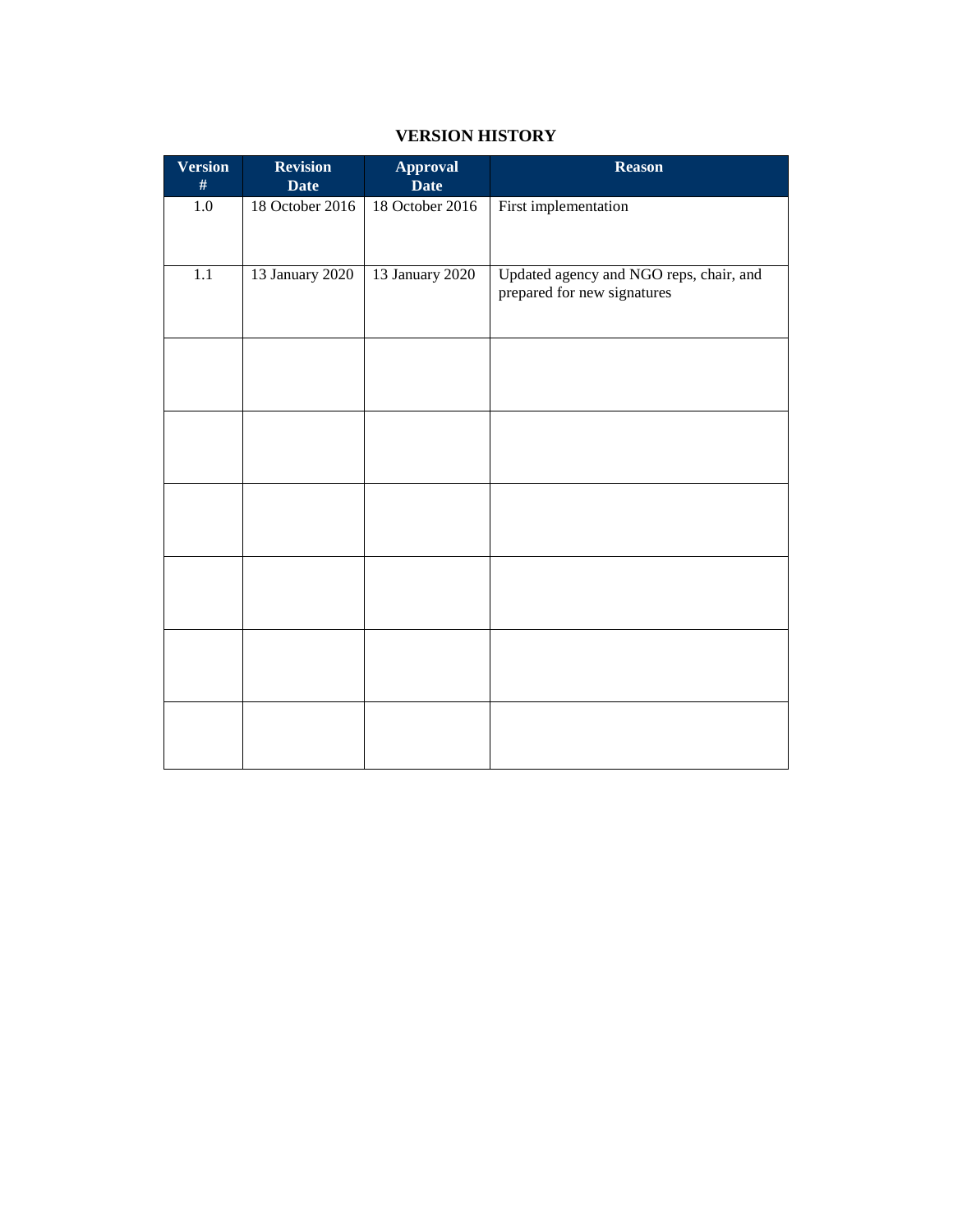# **TABLE OF CONTENTS**

| $\mathbf{1}$   |       |  |
|----------------|-------|--|
|                | 1.1   |  |
| 2              |       |  |
| 3 <sup>1</sup> |       |  |
|                | 3.1   |  |
|                | 3.2   |  |
|                | 3.3   |  |
|                | 3.4   |  |
|                |       |  |
|                | 4.1   |  |
|                | 4.2   |  |
|                | 4.3   |  |
|                | 4.4   |  |
|                | 4.5   |  |
|                | 4.6   |  |
|                | 4.6.1 |  |
|                | 4.6.2 |  |
| 5              |       |  |
|                | 5.1   |  |
|                | 5.1.1 |  |
|                | 5.1.2 |  |
|                | 5.2   |  |
| 6              |       |  |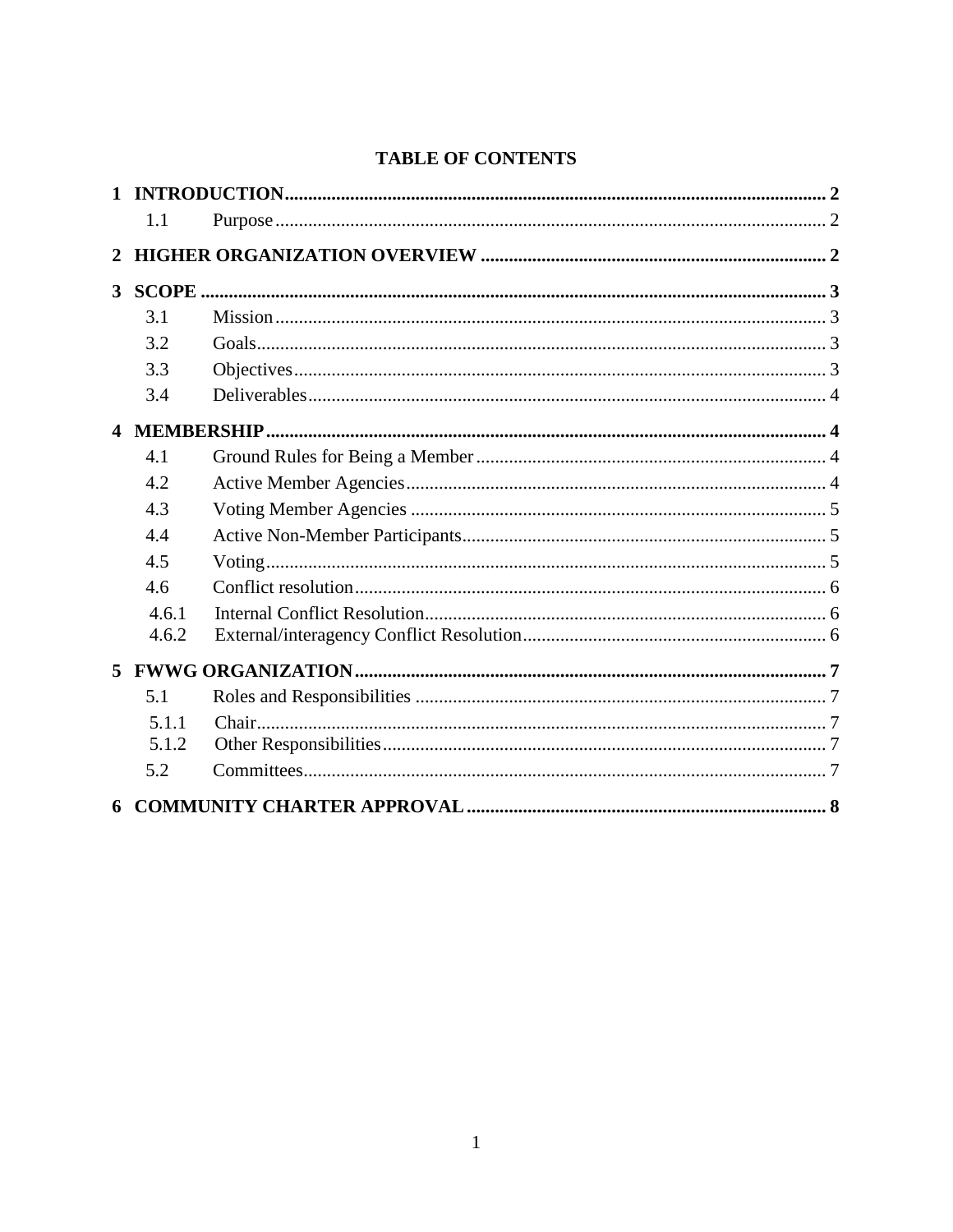# <span id="page-3-0"></span>**1 INTRODUCTION**

# <span id="page-3-1"></span>**1.1 PURPOSE**

The Fish and Wildlife Work Group (FWWG) enhances the exchange of fish and wildlife related technical information and provides a forum for early coordination between Federal and State agencies by field level technical experts and resource managers on issues pertaining to, and assigned by the River Resources Forum (RRF) in support of the U.S. Army Corps of Engineers St. Paul District Channel Maintenance Management Plan (CMMP), the Upper Mississippi River Restoration program (UMRR), and other various management activities on the Upper Mississippi River (UMR).

The FWWG deliberates, provides technical comments and information on matters concerning design and sequencing of studies and projects, alternatives being considered, methods, data needs and related items on topics that are reported to, and assigned by the RRF.

# <span id="page-3-2"></span>**2 HIGHER ORGANIZATION OVERVIEW**

The RRF provides a mechanism for all Federal and State agencies with management or regulatory responsibilities within the floodplain along the commercially navigable sections of the Mississippi River and its tributaries in the St Paul District to facilitate the coordination of their programs and activities; and to provide an opportunity for other interested parties to express their concerns and views to the agencies.

The RRF is an outgrowth of the GREAT I study for continuing interagency cooperation. When that study was completed in 1980, participating agencies realized that the cooperation and coordination process that was established during the GREAT I study should continue. Agencies with river resource management responsibilities needed a mechanism for ongoing coordination of channel maintenance and related activities, and so they joined together to form a partnership that started out as the Channel Maintenance Forum and later became the River Resources Forum in recognition of an increased emphasis on coordination of environmental and recreational resources. The RRF partnering agreement (CMMP Exhibit A) was signed September 19, 1991.

The RRF partnering federal agencies are: Corps of Engineers, Fish and Wildlife Service, Coast Guard, Environmental Protection Agency, Natural Resources Conservation Service and National Park Service. State agencies include the Departments of Natural Resources and Departments of Transportation from Minnesota, Wisconsin and Iowa and the Minnesota Pollution Control Agency. Representation is at the middle manager/policy-maker level, which has been successful in achieving results, because participants can effectively represent the interests and positions of their respective agencies.

The RRF normally meets three times annually to discuss issues pertinent to the involved river resource management agencies. All meetings are open to the public and all participants are welcomed into subject discussions; however, formal RRF recommendations are based on a consensus vote of each State and each Federal agency. Each State and each Federal agency will formally designate one voting member.

RRF Functions:

- Providing guidance on the relative priority of implementation of GREAT I study recommendations.
- Providing opportunities to openly discuss and assist agencies in the resolution of interagency conflicts.
- Recommending changes or modifications to the GREAT I channel maintenance plan, as necessary to allow implementation.
- Providing guidance and recommendations to implementing agencies on technical studies, data collection and similar efforts needed to resolve issues and/or problems.
- Providing recommendations on implementation of Upper Mississippi River Restoration (UMRR, formerly Environmental Management Program) activities.
- Providing a mechanism for preparation of a comprehensive recreation management plan.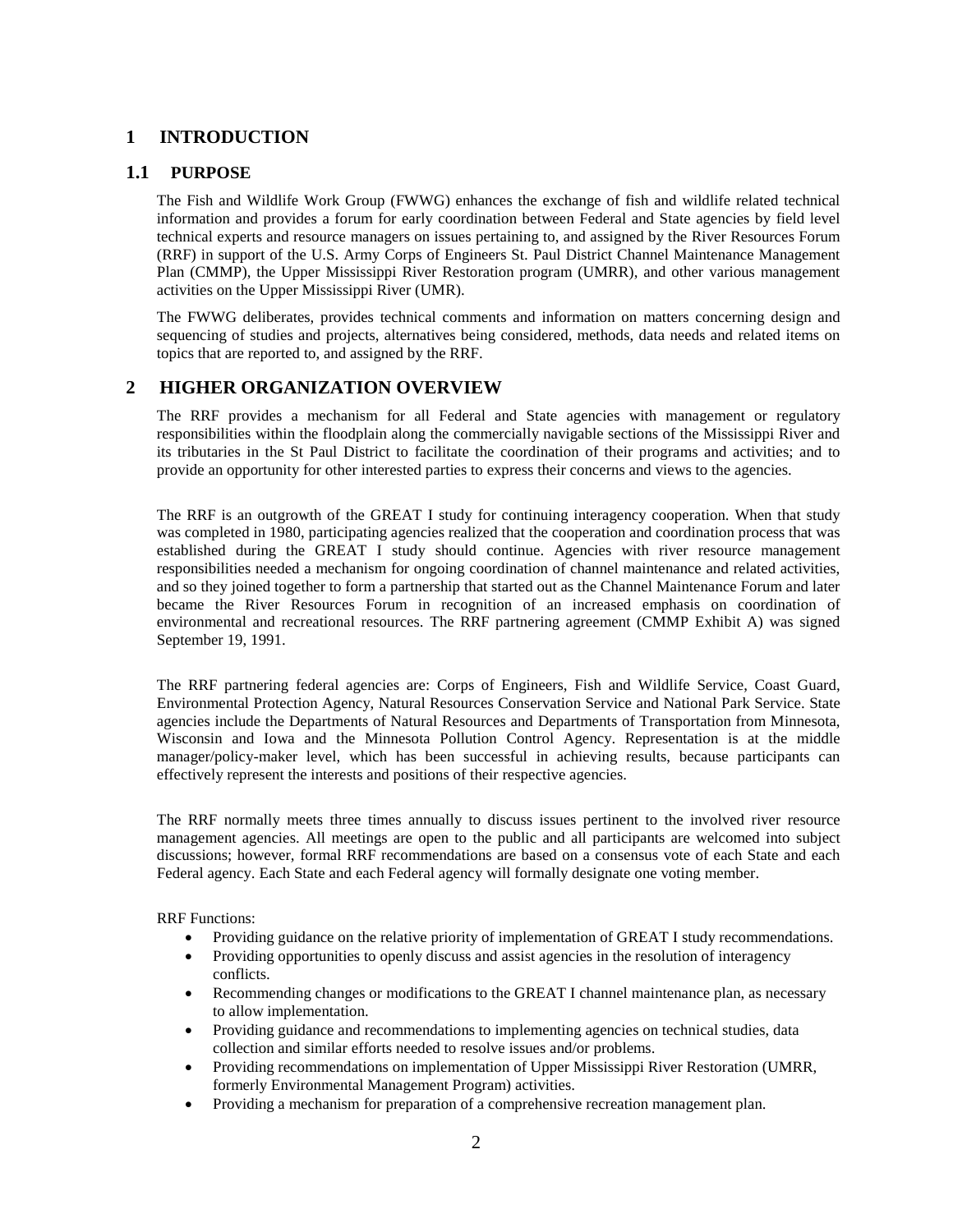# <span id="page-4-0"></span>**3 SCOPE**

# <span id="page-4-1"></span>**3.1 MISSION**

The FWWG supports the RRF by facilitating coordination between Federal and State agencies on natural resource related issues allowing the U.S. Army Corps of Engineers St. Paul District to effectively manage a range of management activities on the UMR, including but not limited to the implementation of the CMMP and the UMRR.

# <span id="page-4-2"></span>**3.2 GOALS**

The goals of the Fish and Wildlife Work Group are as follows:

- We will assure that the Upper Mississippi River floodplain continues as viable habitat for fish and wildlife.
- We will actively work to foster confidence and mutual trust by discussing issues openly and respecting differences if they should arise.\*
- We will work jointly towards our objective of achieving consensus support for agencies' programs, projects activities, and studies.\*
- We will promote effective and timely interagency and public communication so that realistic expectations are established and activities are conducted with full awareness.\*
- We will facilitate internal coordination so that activities are expedited through the administrative process.\*
- We will be guided by mutually agreed-upon operating procedures.  $*$
- We will provide a forum for the RRF partner agencies and other interested parties to discuss technical issues related to UMR management.
- We will identify and communicate the official member agencies' perspective on Corps' UMR management activities including CMMP and UMRR implementation with regard to fish and wildlife related issues.
- We will work toward solutions to issues identified as priorities by the RRF.
- We will seek to establish a consensus among member agencies on sequencing and selection of Corps' UMR projects and activities.
- We will promote the timely and effective reporting of Corps' UMR projects and information to partner agencies, interested stakeholders, and the general public.
- We will evaluate the success of the FWWG on a regular basis and make recommendations to the continued improvement of the organization.
- We will look for collaboration points with partners outside of the FWWG.
- We will develop and support natural resources best practices.
- We will provide a forum for FWWG members to share ideas and information on natural resource policy issues, comprehensive management systems, natural resource trends, and other topics associated with environmental management.

\*River Resources Forum partnering agreement goals.

# <span id="page-4-3"></span>**3.3 OBJECTIVES**

The FWWG will meet its goals by fulfilling the following objectives:

- Develop and provide partner information needs for sequencing, selection and implementation of Corps' UMR activities including implementation of the CMMP and the UMRR program.
- Respond to RRF requests for information and perspectives regarding Corps' UMR activities.
- Provide FWWG briefings at RRF meetings.
- Review and provide comments on major Corps' UMR guidance documents such as strategic plans, feasibility reports, environmental assessments, performance plans, and monitoring methods and protocols.
- Provide advance notice and written summaries of its meetings to all official agency representatives and other interested parties upon request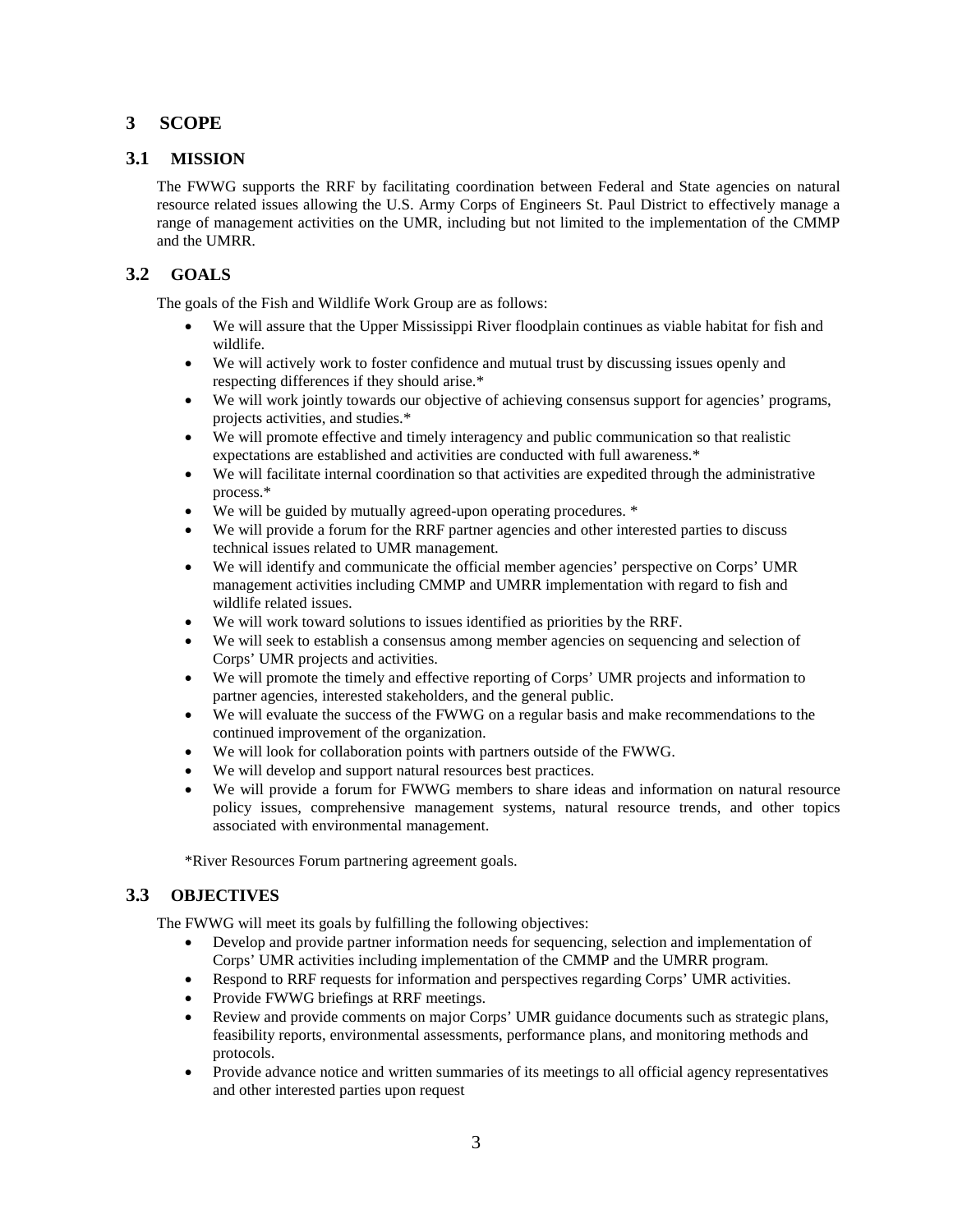• Ensure that interested stakeholders have an opportunity to engage the team at its regularly scheduled meetings.

# <span id="page-5-0"></span>**3.4 DELIVERABLES**

The following table presents the major deliverables that the FWWG must meet in order for the organizational mission and goals to be satisfied.

#### **Table 3-1 Deliverables**

| #   | <b>DELIVERABLE LIST</b>                                       | <b>Responsible</b><br>Party |
|-----|---------------------------------------------------------------|-----------------------------|
| 1.1 | Charter/member updates                                        | Corps                       |
| 1.2 | Meeting coordination and documentation                        | Chair                       |
| 1.3 | Online collaboration: meeting minute archives, calendar, etc. | Corps                       |
| 1.4 | <b>Issue Briefs</b>                                           | Chair                       |
| 1.5 | Channel management updates                                    | Corps                       |
| 1.6 | <b>HREP</b> updates                                           | Corps                       |
|     |                                                               |                             |

# <span id="page-5-1"></span>**4 MEMBERSHIP**

### <span id="page-5-2"></span>**4.1 GROUND RULES FOR BEING A MEMBER**

- Members are willing to share challenges, and lessons learned as well as successes
- Members strive to create an environment of trust and to foster insightful, non-threatening discussion of ideas and experiences
- Members distribute leadership responsibilities and collectively share in the management of the community
- Membership and topics reflect environmental issues related to Corps' UMR activities
- Members are practitioners, contributing to the community through their experiences, skills, and time
- Members agree to be respectful and use appropriate language in group discussions and to listen and respond to each other with open and constructive minds
- Members will not be afraid to respectfully challenge one another by asking questions
- Members will openly express their agency's objectives when working to promote them
- Members will participate to the fullest extent possible
- Members commit to search for opportunities for consensus or compromise and for creative solutions
- Members will contribute to an atmosphere of problem solving rather than stating positions
- Members will attempt to build on each member's strengths, and help each other improve areas in need of further development

# <span id="page-5-3"></span>**4.2 ACTIVE MEMBER AGENCIES**

Official membership is limited to Federal and State agencies. Non-governmental organizations are allowed to participate in FWWG meetings with approval from the FWWG, but are not official members. Agencies are allowed membership upon approval by the FWWG or RRF. Members are expected to have expertise in UMR natural resources and are expected to participate in and contribute to FWWG functions on a regular basis. The active member agencies as of the date of this version of the Charter are shown in Table 4-1 below.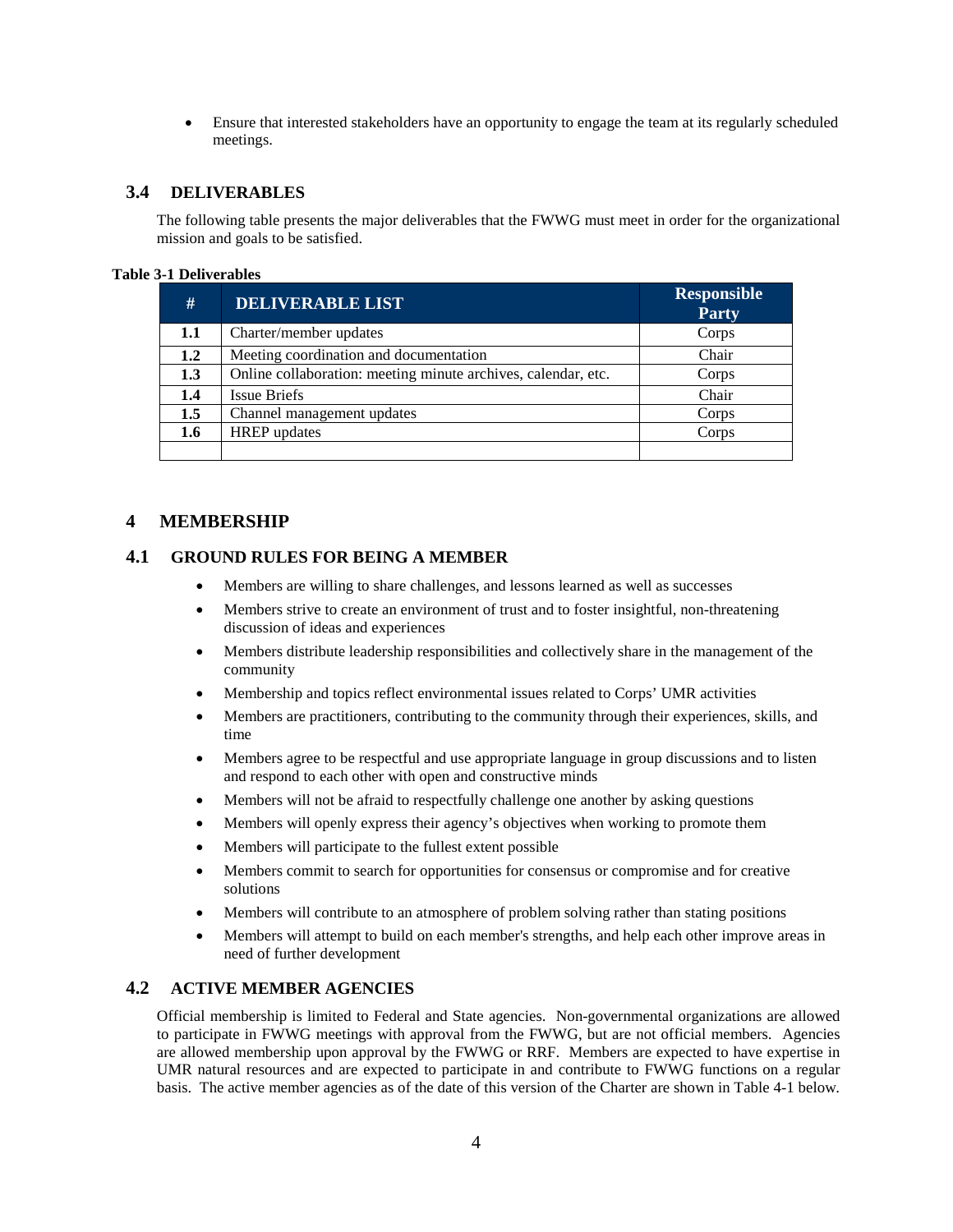| Tuble + 1 Active Member Accident          |                                             |  |  |  |
|-------------------------------------------|---------------------------------------------|--|--|--|
| <b>Active Member Agencies</b>             |                                             |  |  |  |
| U.S. Army Corps of Engineers              | U.S. Fish and Wildlife Service              |  |  |  |
| U.S. Geological Survey UMESC              | <b>Iowa Department of Natural Resources</b> |  |  |  |
| Minnesota Department of Natural Resources | Wisconsin Department of Natural Resources   |  |  |  |
| Minnesota Pollution Control Agency        |                                             |  |  |  |

#### **Table 4-1 Active Member Agencies**

#### <span id="page-6-0"></span>**4.3 VOTING MEMBER AGENCIES**

Voting agencies will be a select subset of the active member agencies. Voting members should be agencies with regulatory (permitting) authority over management of the UMR. Each state will have one agency designated as a FWWG voting member. Voting member agencies must be active member agencies. As of the date of this version of the Charter, designated representatives of the current federal and state voting member agencies are provided in Table 4-2. Other Federal agencies can become voting members with approval by a majority of current voting members or direction from the RRF. Each voting member agency will appoint one official voting representative to the FWWG. In the event that agency's official representative is unable to participate in a FWWG meeting, the agency or their representative may designate another staff person to serve in that capacity on a substitute basis. While not required, it is preferred that an agency's appointed official voting representative for the FWWG not be the same person as the voting representative for the RRF.

#### **Table 4-2 Current Voting Members**

| <b>Voting Member Agency</b>                      | <b>Representative</b>          |
|--------------------------------------------------|--------------------------------|
| U.S. Army Corps of Engineers                     | <b>Steve Clark</b>             |
| U.S. Fish and Wildlife Service                   | Stephen Winter (chair 2020-21) |
| <b>Iowa Department of Natural Resources</b>      | Kirk Hansen                    |
| Minnesota Department of Natural Resources        | Neil Rude                      |
| <b>Wisconsin Department of Natural Resources</b> | Jordan Weeks                   |
|                                                  |                                |

#### <span id="page-6-1"></span>**4.4 ACTIVE NON-MEMBER PARTICIPANTS**

While official membership in the FWWG is limited to Federal and State government agencies, nongovernmental organizations (NGOs) can participate in FWWG activities. Participation by such groups must be approved by the FWWG or RRF and should be limited to NGOs with a natural resource focus and interest in the UMR. The current list of active Non-Member Participants is shown in Table 4-3 below.

| TUDIO I D'ITOMIQUITON INTONIODI TULIDIDUNIO |                       |
|---------------------------------------------|-----------------------|
| <b>Non-Member Participants</b>              | <b>Representative</b> |
| The Nature Conservancy                      | Gretchen Benjamin     |
| Audubon                                     | Luis Ramirez          |
| Lake Pepin Legacy Alliance                  | Rylee Main            |
|                                             |                       |

#### **Table 4-3 Active Non-Member Participants**

#### <span id="page-6-2"></span>**4.5 VOTING**

Reaching consensus among all meeting attendees will always be preferred and pursued; however voting will occur on all issues/topics requiring a recommendation be reported to the RRF. Voting will follow the completion of an Issue Brief (Annex A). Voting will consist of the voting member or their substitute from each state and federal agency listed in Table 4-2 providing one vote. Votes will be conducted when there is a minimum voting threshold two state representatives and two federal representatives. Unanimous consent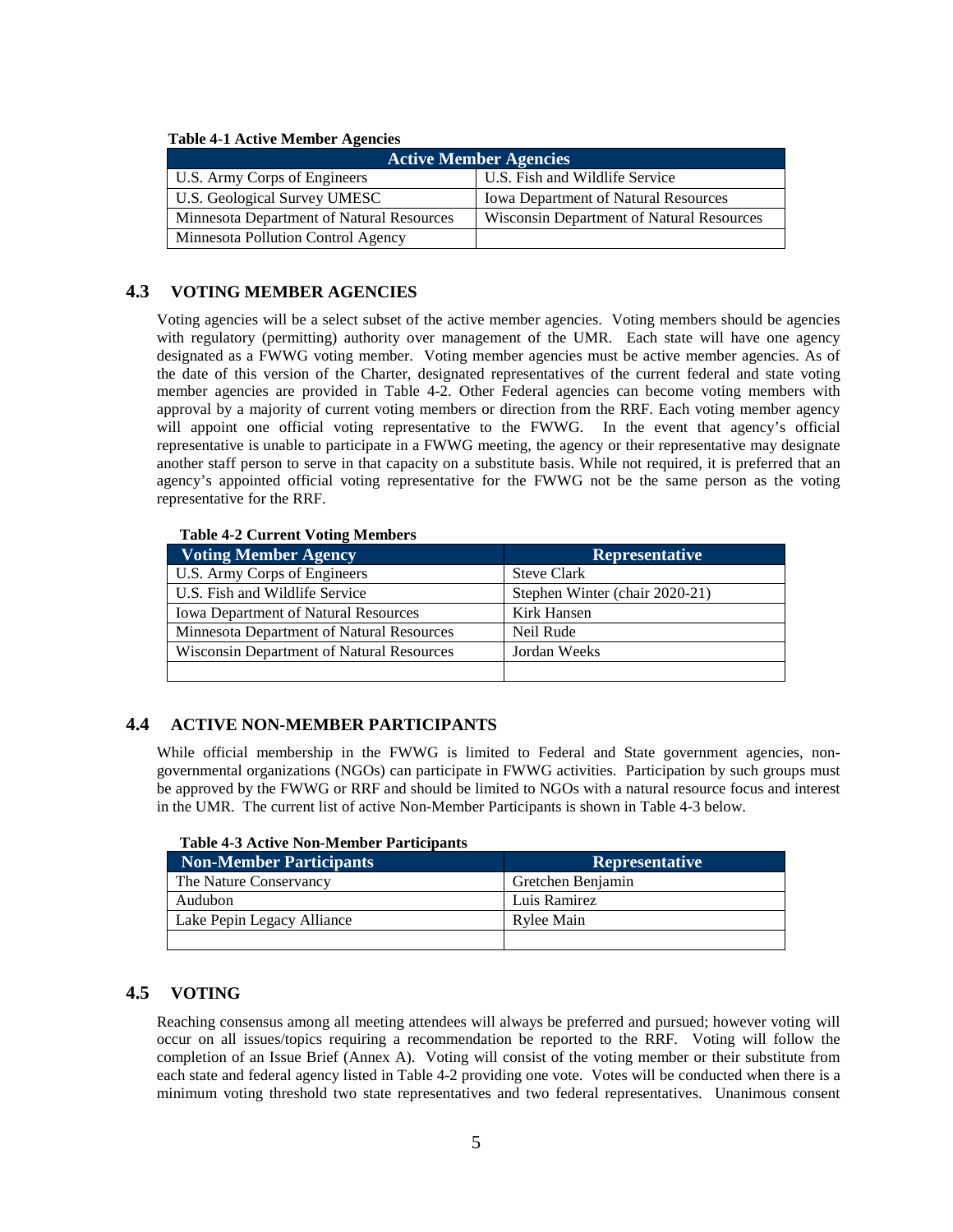among voting representatives will be the goal of votes, however, in the event that the first vote is not unanimous, the conflict resolution process described below will be employed.

No vote by the FWWG, unanimous or otherwise, will be construed to override any previously-existing department, agency, or organization's directives, policies, regulations, or legislative/statutory mandates.

#### <span id="page-7-0"></span>**4.6 CONFLICT RESOLUTION**

A major component to the establishment of the FWWG is to provide up front collaboration between agencies in order to reduce conflict between competing agency policy and positions, and priorities. Even though the FWWG is designed to reduce conflict between agencies, conflict is a regular part of group collaboration. The FWWG will address conflict head-on and has defined the following methods to overcome conflict.

#### <span id="page-7-1"></span>**4.6.1 Internal Conflict Resolution**

Internal conflicts will be those conflicts between members of the FWWG that are not related to the issues assigned by the RRF or driven by agency differences. Internal conflicts could be related to the operation of the FWWG, selection of future meeting topics, etc. Internal FWWG conflict resolution will be addressed through standard team facilitation techniques.

- Prepare for resolution: acknowledge the conflict, discuss the impacts, agree to a cooperative process, and agree to continue to communicate.
- Understand the situation: clarify positions, list facts and assumptions underlying positions, analyze in smaller groups.
- Reach agreement: voting team members will conduct a voice vote with results recorded in meeting minutes. A decision will be based on a majority vote of the voting members, unanimous consent is not required. Meeting minutes will record all votes, and positions articulated.

#### <span id="page-7-2"></span>**4.6.2 External/interagency Conflict Resolution**

The FWWG and the RRF are always working towards unanimous consent among official representatives in the best interest of all parties. While unanimous consent is the desired result, interagency conflicts will arise as differing agency policy and goals compete. When the FWWG is unable to come to unanimous consent on an issue or topic to be reported to the RRF, the following conflict resolution procedure will be followed to determine a consensus opinion:

- An Issue Brief will be completed, defining the subject, type of issues, issue statement, background, and alternatives.
- All voting members in attendance (as long as the minimum voting threshold has been met) will vote on each of the possible alternatives.
	- o If after one vote on there is unanimous consent for a single alternative, that alternative will become the FWWG recommendation to the RRF.
	- o If the first vote does not result in unanimous consent, a subsequent vote will be taken on all alternatives receiving one or more votes. The alternative with the most votes will be forwarded to the RRF as a recommendation if it receives a majority vote of FWWG voting members, along with information on all alternatives receiving dissenting votes.
	- o If after two or more votes, no alternative receives a majority consensus, the FWWG will complete an Issue Brief to the RRF without a FWWG recommendation, but stating the issue, alternatives considered, and conditions leading to lack of consensus.
- Meeting minutes will record all votes, and positions articulated.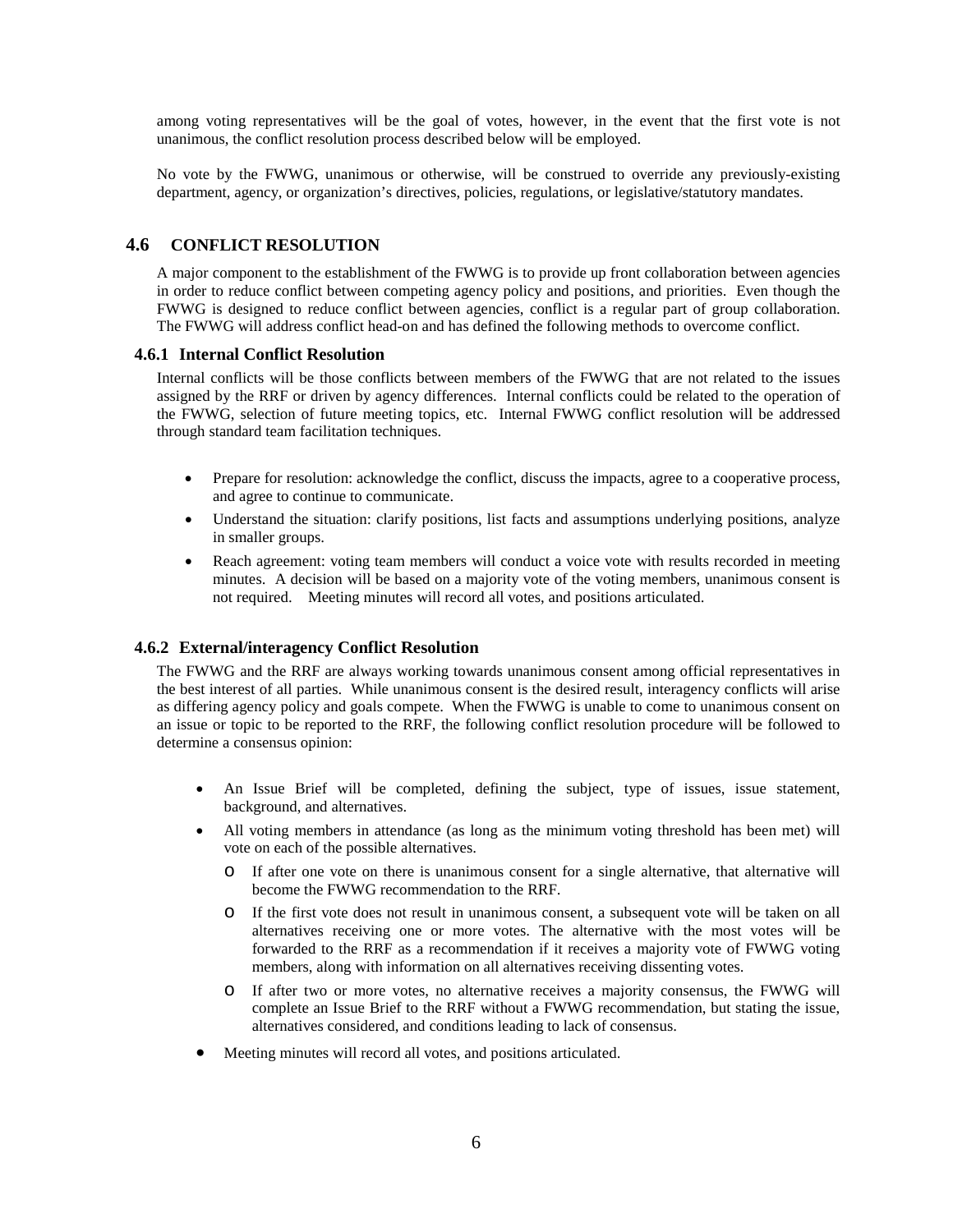# <span id="page-8-0"></span>**5 FWWG ORGANIZATION**

# <span id="page-8-1"></span>**5.1 ROLES AND RESPONSIBILITIES**

# <span id="page-8-2"></span>**5.1.1 Chair**

The chair of the FWWG (Chair) will rotate among the working group's voting member agencies on a two year basis. An agency may choose to designate a Chair other than their voting representative. Agencies may decline the Chair when the position has rotated to them. The Chair will rotate among voting member agencies in the following order: U.S. Army Corps of Engineers, Minnesota Department of Natural Resources, U.S. Fish and Wildlife Service, Wisconsin Department of Natural Resources, Iowa Department of Natural Resources.

# <span id="page-8-3"></span>**5.1.2 Other Responsibilities**

- The Chair, in consultation with the U.S. Army Corps of Engineers representative, will be responsible for preparing meeting announcements, agendas, making meeting arrangements, and preparing minutes of FWWG meetings.
- The U.S. Army Corps of Engineers will be responsible for posting minutes of FWWG meetings.
- The Chair will be responsible to ensure appropriate coordination and communication between the FWWG and the RRF.
- Each FWWG member agency will be responsible for all costs associated with its personnel's participation in FWWG meetings and activities.

# <span id="page-8-4"></span>**5.2 COMMITTEES**

Temporary committees can be formed within the FWWG to address specific tasks. Such committees are formed and maintained only on an as-needed basis. Committee membership is voluntary and normally based on unique expertise and/or interests of members. Committee products and recommendations are to be vetted through the FWWG for approval prior to submission to the RRF.